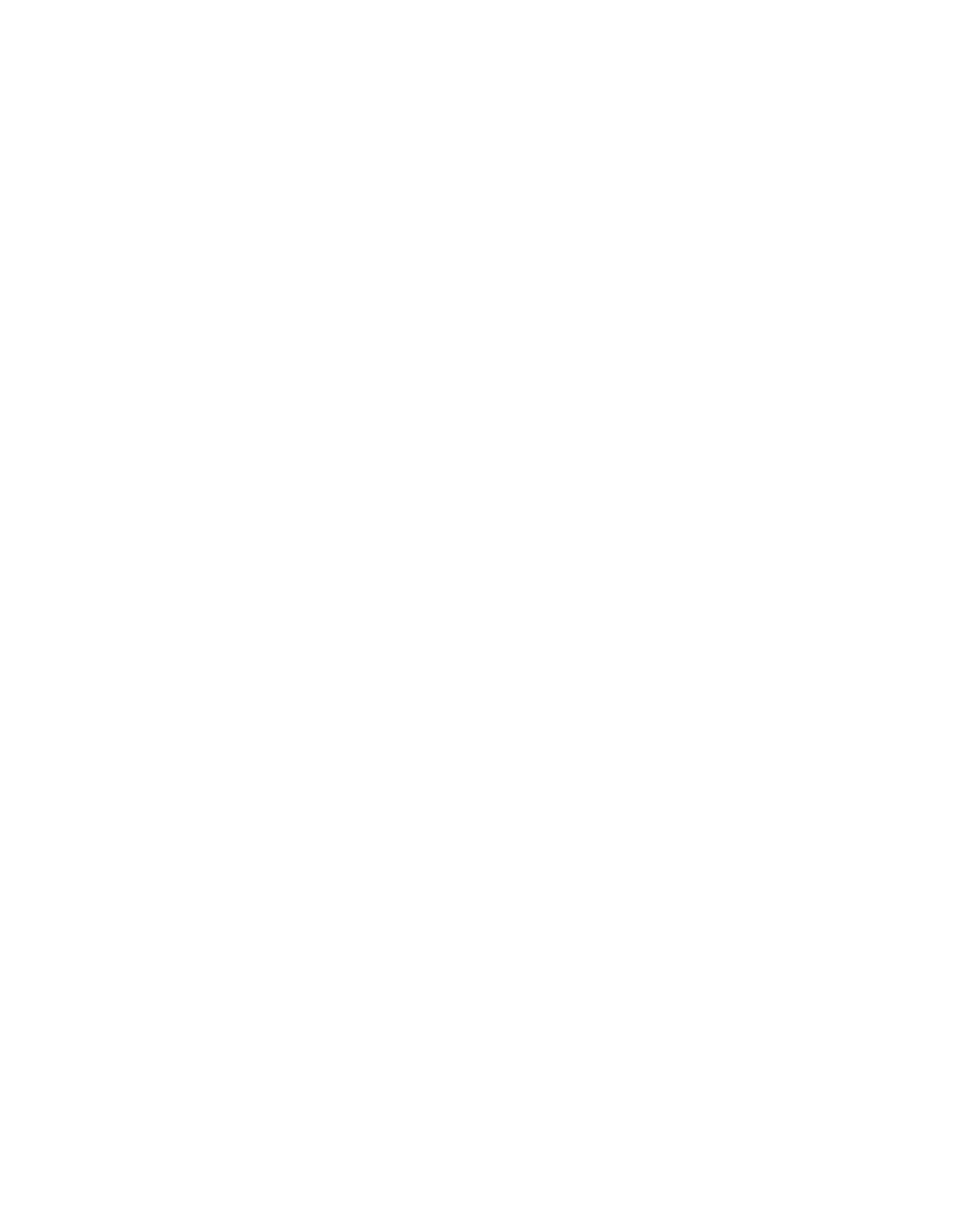### **HILL, Justice**.

l

[¶1] Appellant, Aubrey McClelland (McClelland), was convicted of one count of aggravated robbery in violation of Wyo. Stat. Ann.  $\S\S$  6-2-401(a)(ii) and (c)(ii) (LexisNexis 2005)<sup>1</sup> and of being a habitual criminal under Wyo. Stat. Ann.  $\S$  6-10-201  $(LexisNexis 2005).$ <sup>2</sup> In a judgment and sentence entered on September 30, 2005,

### 1 **§ 6-2-401. Robbery; aggravated robbery; penalties.**

(a) **A person is guilty of robbery if in the course of committing a crime defined by W.S. 6-3- 402 he:**

(i) Inflicts bodily injury upon another; or

**(ii) Threatens another with or intentionally puts him in fear of immediate bodily injury.**

(b) Except as provided in subsection (c) of this section, robbery is a felony punishable by imprisonment for not more than ten (10) years.

(c) **Aggravated robbery is a felony punishable by imprisonment for not less than five (5) years nor more than twenty-five (25) years if in the course of committing the crime of robbery the person:**

(i) Intentionally inflicts or attempts to inflict serious bodily injury; or

(ii) **Uses or exhibits a deadly weapon or a simulated deadly weapon**.

(d) As used in this section "in the course of committing the crime" includes the time during which an attempt to commit the crime or in which flight after the attempt or commission occurred. [Emphases added.]

#### **§ 6-3-402. Larceny; livestock rustling; penalties.**

(a) A person who steals, takes and carries, leads or drives away property of another with intent to deprive the owner or lawful possessor is guilty of larceny.

(b) A bailee, a public servant as defined by W.S.  $6-5-101(a)(vi)$  or any person entrusted with the control, care or custody of any money or other property who, with intent to steal or to deprive the owner of the property, converts the property to his own or another's use is guilty of larceny.

(c) Except as provided by subsection (e) of this section, larceny is:

(i) A felony punishable by imprisonment for not more than ten (10) years, a fine of not more than ten thousand dollars (\$10,000.00), or both, if the value of the property is one thousand dollars (\$1,000.00) or more; or

(ii) Repealed by Laws 1984, ch. 44, § 3.

(iii) A misdemeanor punishable by imprisonment for not more than six (6) months, a fine of not more than seven hundred fifty dollars (\$750.00), or both, if the value of the property is less than one thousand dollars (\$1,000.00).

(d) Conduct denoted larceny in this section constitutes a single offense embracing the separate crimes formerly known as larceny, larceny by bailee or embezzlement.

(e) A person who steals any horse, mule, sheep, cattle, buffalo or swine is guilty of livestock rustling which is a felony punishable by imprisonment for not more than ten (10) years, a fine of not more than ten thousand dollars (\$10,000.00), or both.

#### 2 **§ 6-10-201. "Habitual criminal" defined; penalties.**

(a) A person is an habitual criminal if:

(i) He is convicted of a violent felony; and

(ii) He has been convicted of a felony on two (2) or more previous charges separately brought and tried which arose out of separate occurrences in this state or elsewhere.

(b) An habitual criminal shall be punished by imprisonment for: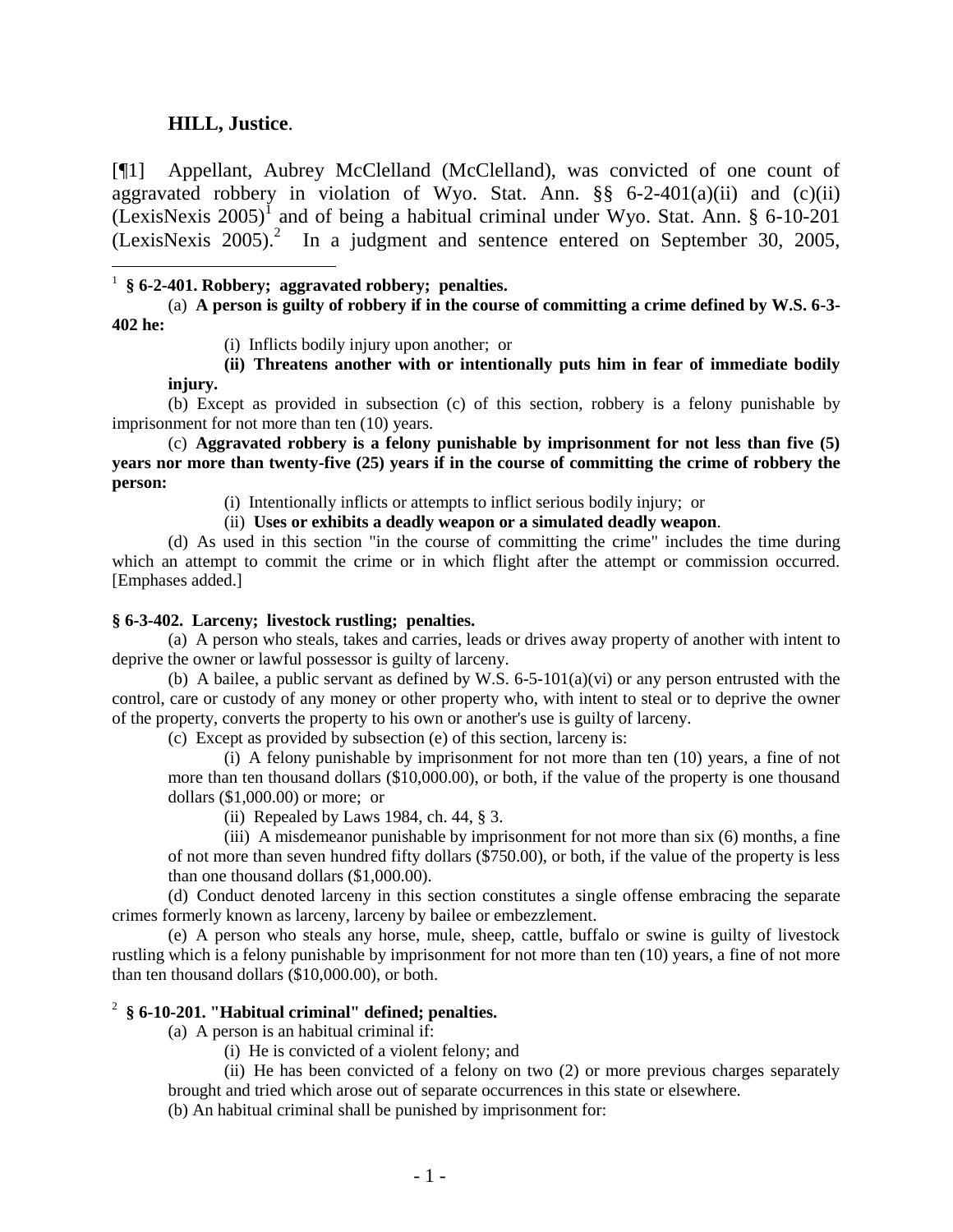McClelland was sentenced to life in prison based on the habitual criminal, sentence enhancement statute (five prior felonies). McClelland asserts that: The district court erred in denying his motion to suppress evidence seized from his residence; that the district court abused its discretion by allowing inadmissible evidence to be adduced during the habitual criminal phase of his trial; and that a series of errors, to which by and large no objections were made, resulted in cumulative error mandating reversal of his conviction. We will affirm.

### **ISSUES**

[¶2] McClelland raises these issues:

I. Whether there was invalid consent authorizing the search of [McClelland's] residence?

II. Whether inadmissible, improperly adduced evidence was admitted during the habitual phase of [McClelland's] trial?

III. Did cumulative error occur in [McClelland's] trial?

The State presents these arguments:

I. Does the recent United States Supreme Court decision in *Georgia v. Randolph*, 126 S.Ct. 1515 (2006), render the consensual search of Kimberly Brown's apartment unlawful?

II. Did the district court err by admitting into evidence the State's documentary evidence related to [McClelland's] habitual criminal status, as against objections based on chain of custody and authenticity?

III. Does the doctrine of cumulative error warrant reversal of [McClelland's] conviction?

# **FACTS AND PROCEEDINGS**

<sup>(</sup>i) Not less than ten (10) years nor more than fifty (50) years, if he has two (2) previous convictions;

<sup>(</sup>ii) Life, if he has three (3) or more previous convictions.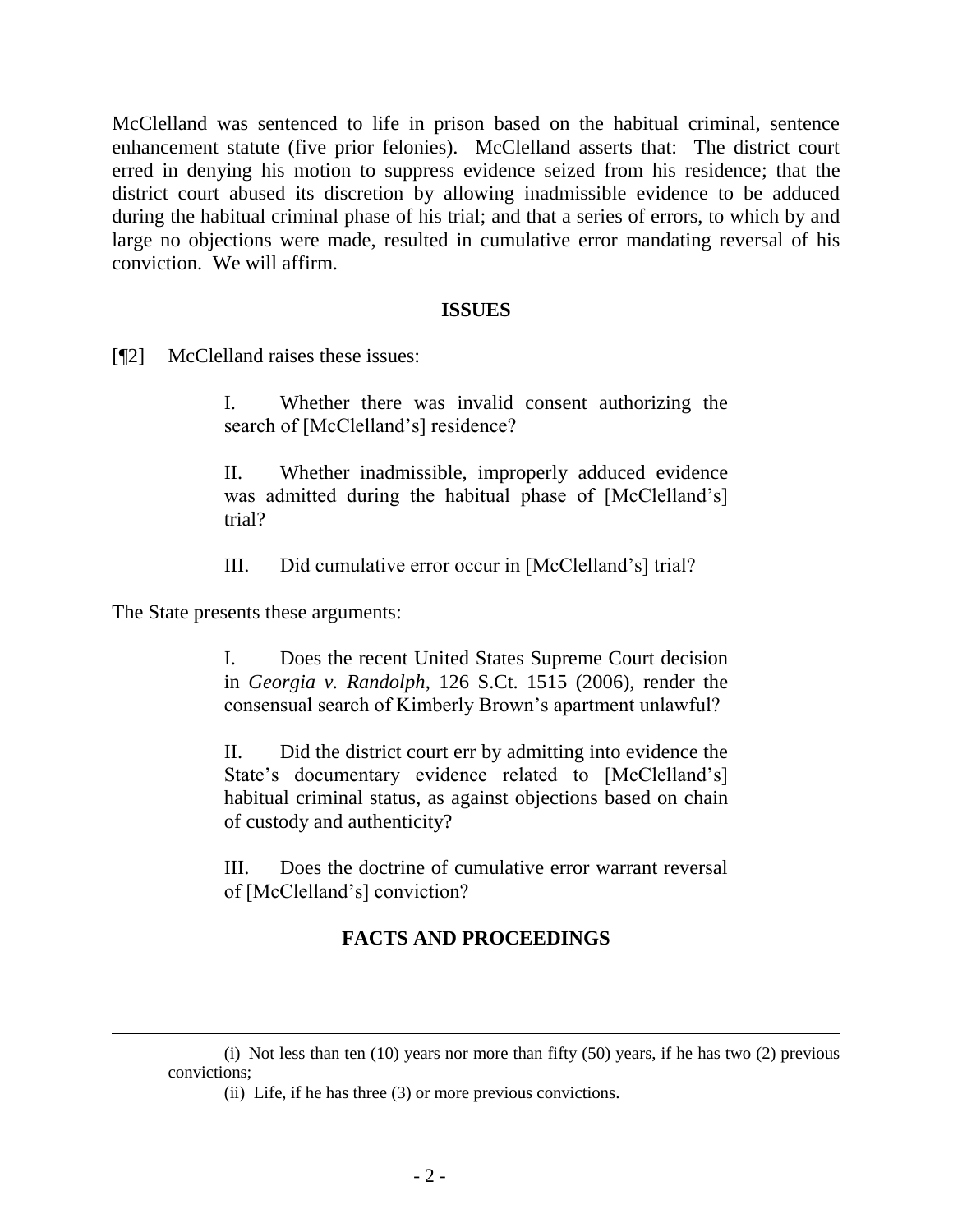[¶3] By information filed on November 2, 2004, McClelland was charged with aggravated robbery. No motion to suppress evidence was filed by McClelland in the trial court.

[¶4] On the evening of October 31, 2004, Gale Gillespie was at work as manager of the Blockbuster Video store in Sheridan. A half hour or so before the store's closing time of midnight, a person entered the store wearing a full-head gorilla mask, as well as black pants, black coat, black gloves, and black shoes. Because it was Halloween, neither Gillespie nor her fellow employee, Luke Johnson, were surprised by that. Indeed, Johnson himself was wearing a Halloween costume. The "Gorilla" asked about two movies, "Van Helsing" and "The Day after Tomorrow." Shortly after the "Gorilla's" arrival, Gillespie looked over to where Johnson was working and saw that the "Gorilla" was holding a pistol to Johnson's head. Johnson confirmed Gillespie's testimony and related how, suddenly, after pointing out the locations of "The Day After Tomorrow" and "Van Helsing," he felt a pistol in his ear. The "Gorilla," now obviously a robber, was about 5' 5" tall and weighed about 150 pounds. Gillespie could also tell that the robber was black because she could see his nose through the large nostril holes in the mask and see that his skin was black. In addition, emphasizing that she did not want to connote racial prejudice (because she said she was not), Gillespie indicated that she thought the robber was black because of his voice intonation. Under cross-examination, she testified that one of her "ex's" was an African-American and that she had been around black people quite a bit when she lived in Maine for two months. Johnson also identified the robber as a black male.

[¶5] Gillespie took all the money from the store's main cash register and put it in a black "shaving kit case" that the robber put on the counter for that purpose. A black shaving kit seized as evidence in this case was later identified by Gillespie as like the one used in the robbery. After obtaining the money from the cash register, the robber asked about the store's safe. Initially, Gillespie denied having the code for the safe. The robber cocked the pistol, and Johnson told Gillespie to do as the robber asked. Gillespie then went to the store office and retrieved a bag of "petty cash" (but not the money from the safe) and placed it in the black shaving kit. In total, Gillespie put about \$500.00 in cash into the shaving kit. After the last batch of cash was placed into the black bag, the robber told both Gillespie and Johnson to lie face-down on the floor of the office, to stay there, and not "dare to get up." Johnson testified that he heard what sounded like a "large vehicle" departing after the robber left. When the employees were certain the robber was gone, Gillespie pulled a nearby phone down onto the floor, called 911, and locked the door to the office.

[¶6] Police officers arrived a short time later, and when Gillespie was assured by the 911 operator that it was police officers knocking on the office door, she opened it. Both Gillespie and Johnson described the incident to the police officers. During the course of the discussion, Johnson mentioned the name of Kim Brown, and that caused Gillespie to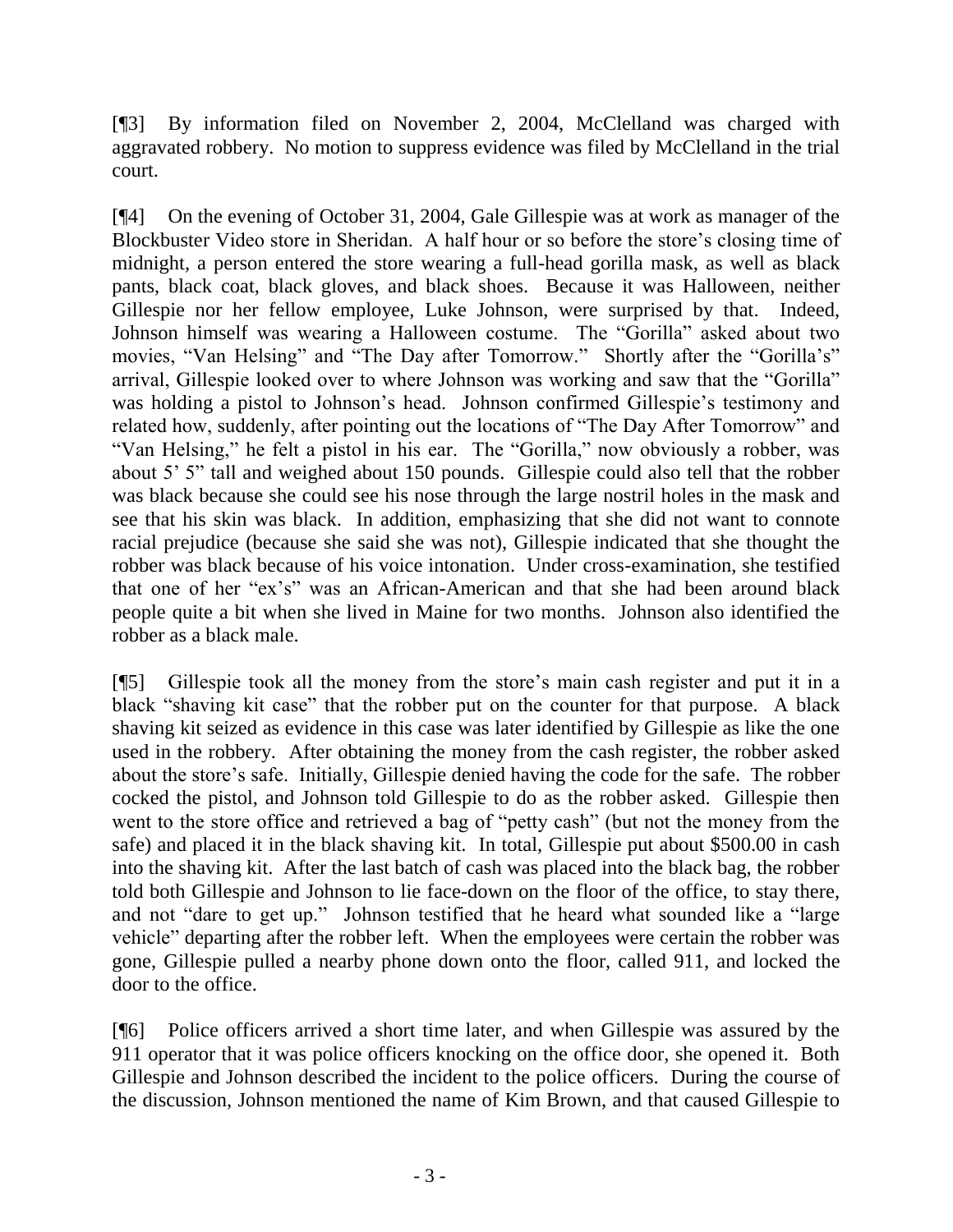say that she knew who the robber was. Gillespie knew Brown from high school and had worked with her at another location in Sheridan. Brown patronized the Blockbuster store regularly and on several recent occasions was there with her "boyfriend," who was a black male about the same height and weight as the robber. Gillespie also recognized the robber's voice to some extent. Brown's account history at Blockbuster showed that she and her boyfriend had rented "The Day After Tomorrow" and "Van Helsing" in the recent past.

[¶7] Also of note is that one of the items retrieved as evidence in the investigation of this case was a gorilla mask. During her testimony, Gillespie identified it as the mask worn by McClelland the night of the robbery. In addition, she also identified the black coat McClelland wore, as well as the pistol he carried. Johnson also identified the mask, the coat worn by McClelland, and the black shaving kit, but he did not see the pistol. Johnson also identified McClelland as the man who came in with Kim Brown to rent movies.

[¶8] As the facts eventually developed, Kim Brown was an accessory to the robbery committed by her boyfriend McClelland. From the very outset of the investigation of this case, he was the prime suspect, and the source of much of the information pointing to McClelland was from John Brown. John Brown was employed as a Sheridan County Deputy Sheriff at the time of the robbery. He was married to Kim Brown, although they were separated at the time this crime was committed. During the period of their separation, John was aware that his wife was meeting men on the internet and that one of those men, McClelland, had moved to Sheridan to live with her. John had seen McClelland with his wife together in public, and commented during his testimony that he looked like a "thug." The defense attorney immediately objected and the district court commented that he would allow McClelland's attorney to "sort that out in cross." Brown had made his feelings about McClelland known to fellow police officers, and in the minutes after the robbery had been committed, he received a call from a fellow police officer and was asked to provide a description of McClelland, his wife's vehicle make, model, and plate number, and her home address. Because he was receiving many calls from bill collectors, Officer Brown presumed his wife was having financial problems, and later evidence bore that out. The night of the robbery, he drove by his wife's apartment shortly after 11:00 p.m., after he got off work, and her vehicle was not there.

[¶9] Sergeant Allen Thompson of the Sheridan Police Department was dispatched to the Blockbuster store at 11:20 p.m. on October 31, 2004. He and Patrol Officer Brian McPhillips were the first policemen on the scene. It was Thompson who came to the door of the office in the Blockbuster store and got Gillespie and Johnson to come out of the locked office. The two store clerks were questioned separately at first, "[t]o make sure it was not something other than a suspect that robbed the store." During the questioning, it became obvious to the police that both employees were very distressed and upset. Officer Thompson turned the investigation over to Detectives Chris Cook and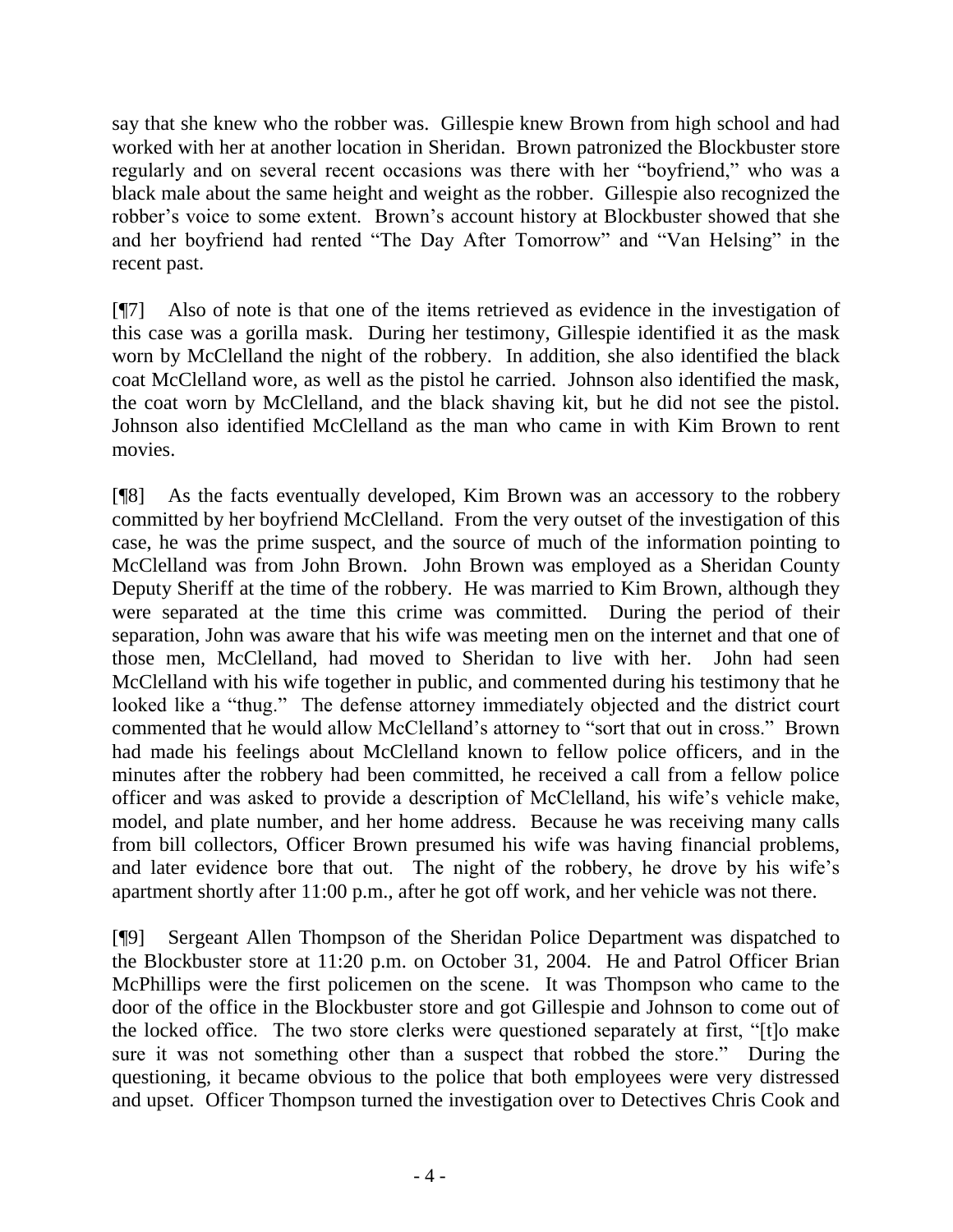Tom Henry. Almost immediately, the investigation focused on McClelland and Kim Brown. Officer McPhillips went to Brown's apartment and found her Suburban vehicle parked there. He could feel that its engine was warm and through a window he could see what looked like a black pistol inside the vehicle. Thompson also went to that location and saw the pistol in Brown's vehicle, as well as a black shaving kit and a pair of black shoes inside the Suburban. There was much other police activity going on during the time period immediately after the robbery, and more detail about that came from other witnesses, as follows.

[¶10] One of the main points of Officer Thompson's testimony was to relate that after a period of observation of Brown's apartment and vehicle, Brown and McClelland came out of the apartment they were sharing. The police immediately made contact with them and separated them for questioning. During the interrogations, the police officers discovered that both Brown and McClelland had cell phones and they could possibly overhear what was being said, so the officers required that both cell phones be shut off. Shortly after that, Officer Henry told Officer Bennett that McClelland committed the robbery and that Officer Bennett was to arrest McClelland and take him to jail. That night Brown's vehicle was impounded and placed in the police department evidence storage building, awaiting issuance of a search warrant.

[¶11] Officer McPhillips was also at the location of Brown's apartment, and while Officer Thompson was with McClelland, he was with Brown. Brown consented to allow the police detectives to search the apartment which she was sharing with McClelland at that time. Some cash in denominations similar to those taken in the robbery was recovered from that apartment, as well as other evidence linked to the crime (e.g., the coat that McClelland wore). The gorilla mask and a second BB pistol were found in a storage closet in a quasi-public area near Brown's apartment.

[¶12] Detective Chris Cook of the Sheridan Police Department testified that the investigators were able to ascertain that the cash stolen consisted of one, one-hundred dollar bill, multiple twenties, tens and fives, two bundles of 25 one-dollar bills each, one loose stack of 25 one dollar bills, another batch of 24 one-dollar bills, and a batch of unbundled five-dollar bills amounting in total to about five hundred dollars. After completing his participation in the investigation at the Blockbuster store, Detective Cook proceeded to the location of Kim Brown's apartment. He indicated to Brown that the police were in the process of obtaining search warrants to search her residence, as well as her vehicle. Eventually, Brown provided a written consent to search the apartment and the vehicle. Nonetheless, the police impounded the vehicle and searched it later pursuant to a search warrant. During the search of Brown's apartment, the police found a bag described as a "Peavey" bag. In it they found currency in similar denomination bills, and similar amounts, as those taken from Blockbuster. A black coat similar to the one described by the victims of the robbery was also found in the apartment. Additional testimony revealed that in an open storage closet near the apartment, the police found a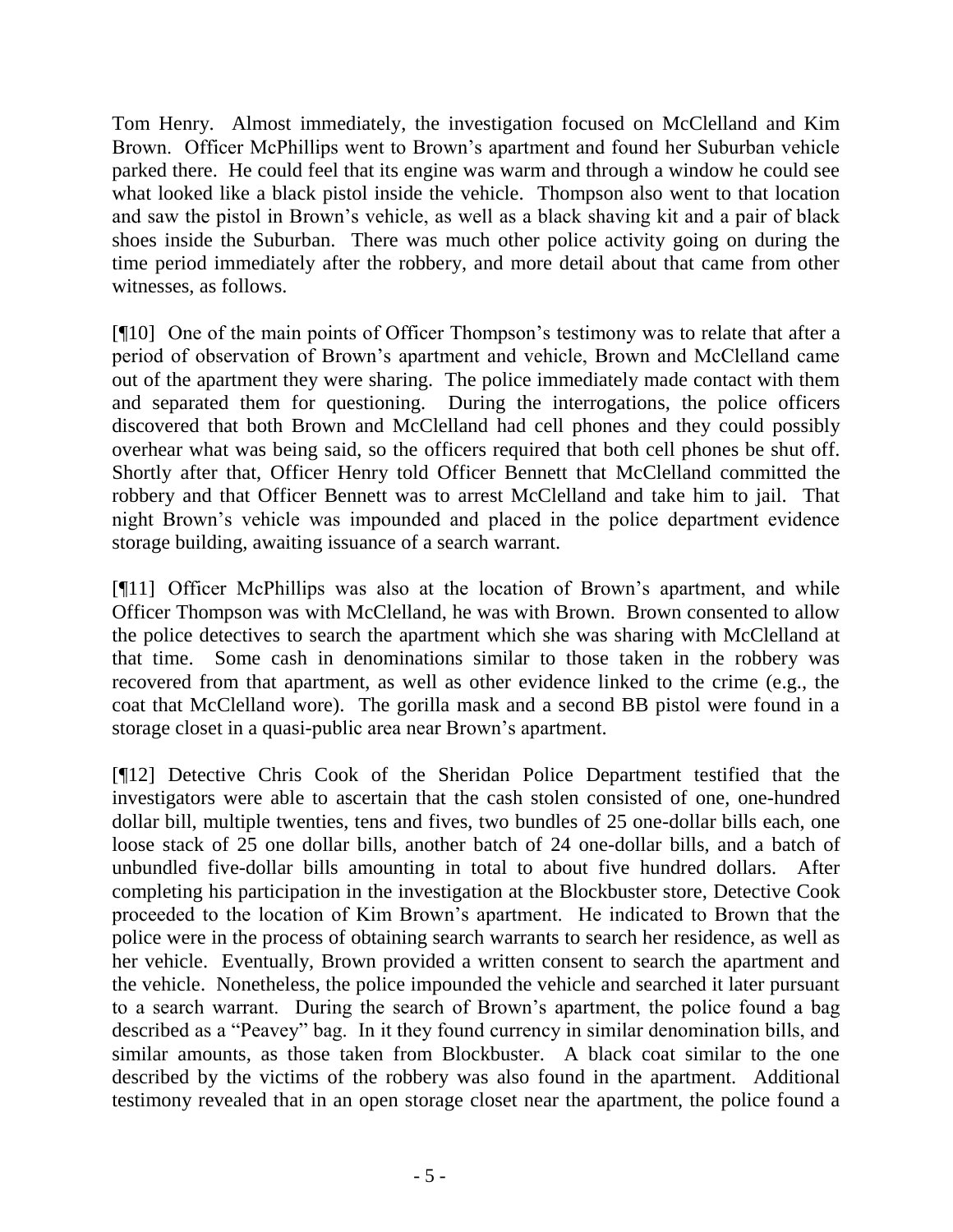black gorilla mask and another BB pistol (in addition to the one later recovered from the Suburban). The search of the Suburban uncovered a BB pistol, a black shaving kit that contained three one-dollar bills, and a pair of black shoes. Also found in the vehicle were a hundred dollar bill and 14 five-dollar bills. As noted above, McClelland was arrested at the scene of the apartment, but Kim Brown was not arrested that night.

[¶13] Coleman Sanders, an acquaintance of McClelland and a friend of Kim Brown's, testified at trial. He also worked at Blockbuster, but he was also going to work for McClelland at a teen dance party to earn extra money. McClelland and Kim Brown had planned a dance party for 17-19 year-olds as a way to make money. During a discussion with McClelland, Sanders related that Blockbuster could take in a couple thousand dollars a night. McClelland then quizzed Sanders about whether or not Blockbuster had surveillance cameras (it did not).

[¶14] Patricia Patterson testified that Kim Brown rented the apartment involved in this case in late July of 2004. She elaborated that an inquiry was made to add McClelland as a tenant, but the paperwork was never returned. Brown was evicted from the apartment in mid-November of 2004.

[¶15] McClelland exercised his right not to testify in his own behalf. However, Kim Brown testified and desisted from her initial claims that neither she nor McClelland were involved in the robbery. She related in detail that the two of them planned and executed the robbery. Much of her testimony was corroborated by the evidence set out in summary above, although she did provide details that conflicted with some of the other testimony. Brown was convicted of being an accessory to robbery, sentenced to a term of imprisonment and placed on probation. She then reconciled with her husband and returned to her family and was pregnant with the couple's third child at the time of trial.

[¶16] This Court granted numerous extensions of time in which to file appellate briefs to both parties. The case matured for argument on October 30, 2006, with the filing of the State's brief. The case was argued to the Court on December 13, 2006, and taken under advisement on that date.

# **DISCUSSION**

# **Suppression of Evidence Seized from Shared Apartment**

[¶17] Whether an unreasonable search or seizure occurred in violation of constitutional rights presents a question of law and is reviewed *de novo*, e.g., *Bailey v. State*, 12 P.3d 173, 177-78 (Wyo. 2000).

[¶18] This issue comes to the Court in an unusual posture. As noted above, McClelland did not file a motion to suppress evidence. The search McClelland challenges is the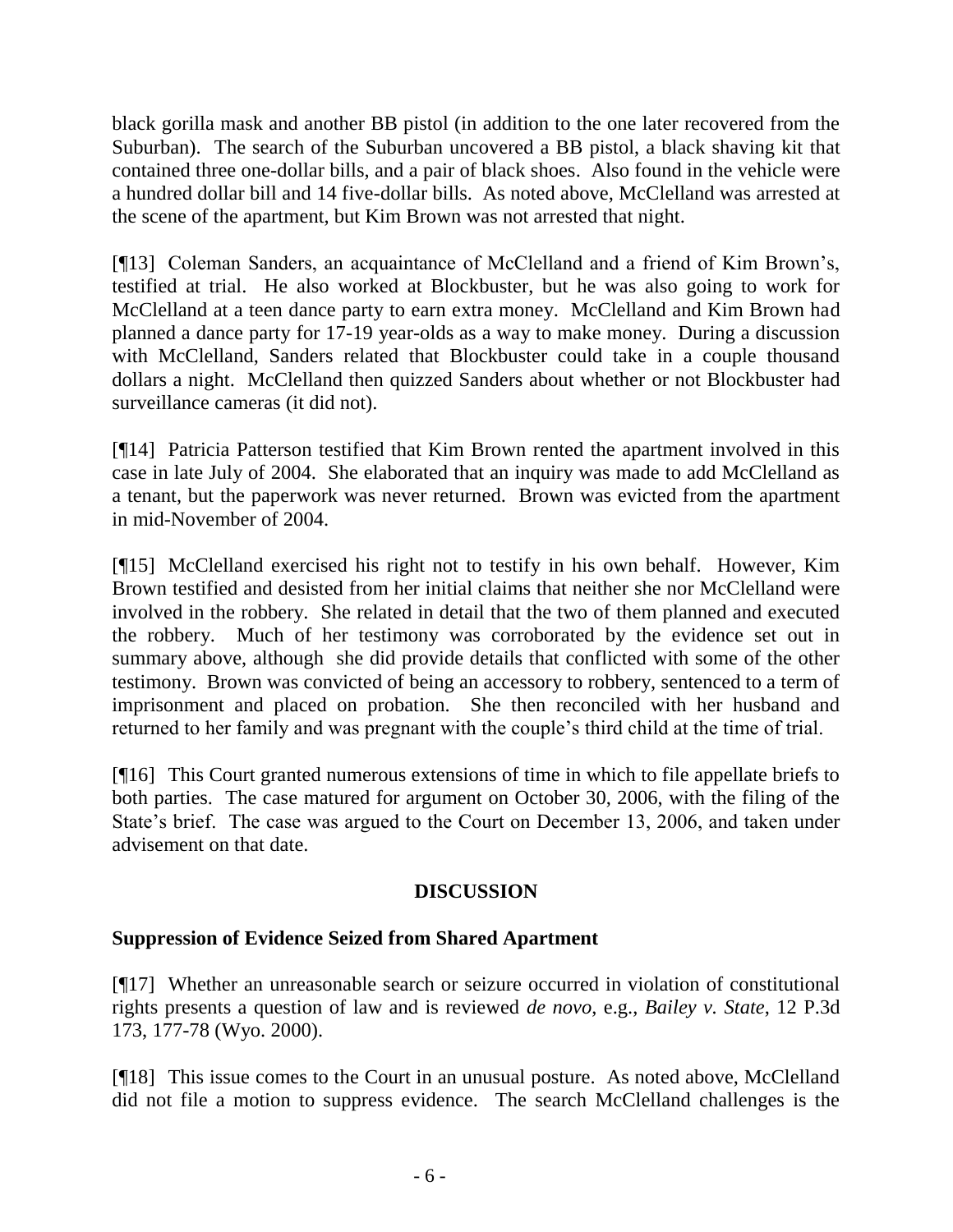search of the apartment rented by Brown, but occupied by both of them at the time the crime at issue was committed. The search at issue took place on the night of October 31 – November 1, 2004. McClelland asks that we apply a decision issued by the United States Supreme Court on March 22, 2006, to the instant case. That decision is *Randolph v. Georgia*, 547 U.S. 103, 126 S.Ct. 1515, 164 L.Ed.2d 208 (2006), and we take note that Justice Souter delivered the opinion of the Court, in which Justices Kennedy, Ginsburg and Breyer joined. Justices Breyer and Stevens each filed a concurring opinion. Chief Justice Roberts filed a dissenting opinion, in which Justice Scalia joined. Justices Scalia and Thomas filed dissenting opinions and Justice Alito took no part in the consideration or decision of the case. *Id.*, at 1518.

[¶19] We would be required to give that decision retroactive application in order to reach the result suggested by McClelland. However, we decline to address whether we should give the *Randolph* case retroactive effect here, because that issue was not briefed by McClelland and because the issue was not developed as a matter of fact below. We are satisfied that the *Randolph* decision is not applicable to the circumstances of this case, to the extent those circumstances were made clear during trial.

[¶20] McClelland's contention is that when the police encountered Brown and McClelland outside their apartment, instead of seeking consent from both Brown and him, they obtained consent from Brown only, while separating him from Brown so that his protestation of the search could not be heard. As our point of embarkation, we note that no such facts appear in this record. The record most clearly reflects that McClelland was arrested when he was encountered by the police because they had probable cause to believe that he had committed a felony. Brown was not arrested at that time because the police did not have knowledge that she was a participant in the crime. The record is clear that they wanted to separate Brown and McClelland so that Brown and McClelland could not hear what one another was saying to the police, i.e., so they could not conspire to tell consistent stories. Nothing in the record suggests that McClelland was separated from Brown so as to frustrate his objections to a search of the apartment. McClelland did not come forward with any facts to that effect below and he makes no effort to suggest such facts exist in this appeal.

[¶21] In *Randolph*, the police were summoned to the Randolphs' marital residence because of a domestic dispute involving the couple's child. The Randolphs were separated and Mrs. Randolph had moved to Canada to reside with her family. However, she had returned to the Americus, Georgia, residence, "though the record does not reveal whether her object was reconciliation or retrieval of remaining possessions." When police arrived, Mrs. Randolph complained that her husband was a cocaine user. Mr. Randolph arrived at the home a short time later after taking their child to a neighbor's house out of concern that his wife would take the child out of the country again. He denied cocaine use, but accused Mrs. Randolph of abusing alcohol and drugs. The police assisted Mrs. Randolph in retrieving the child, at which time she repeated her accusation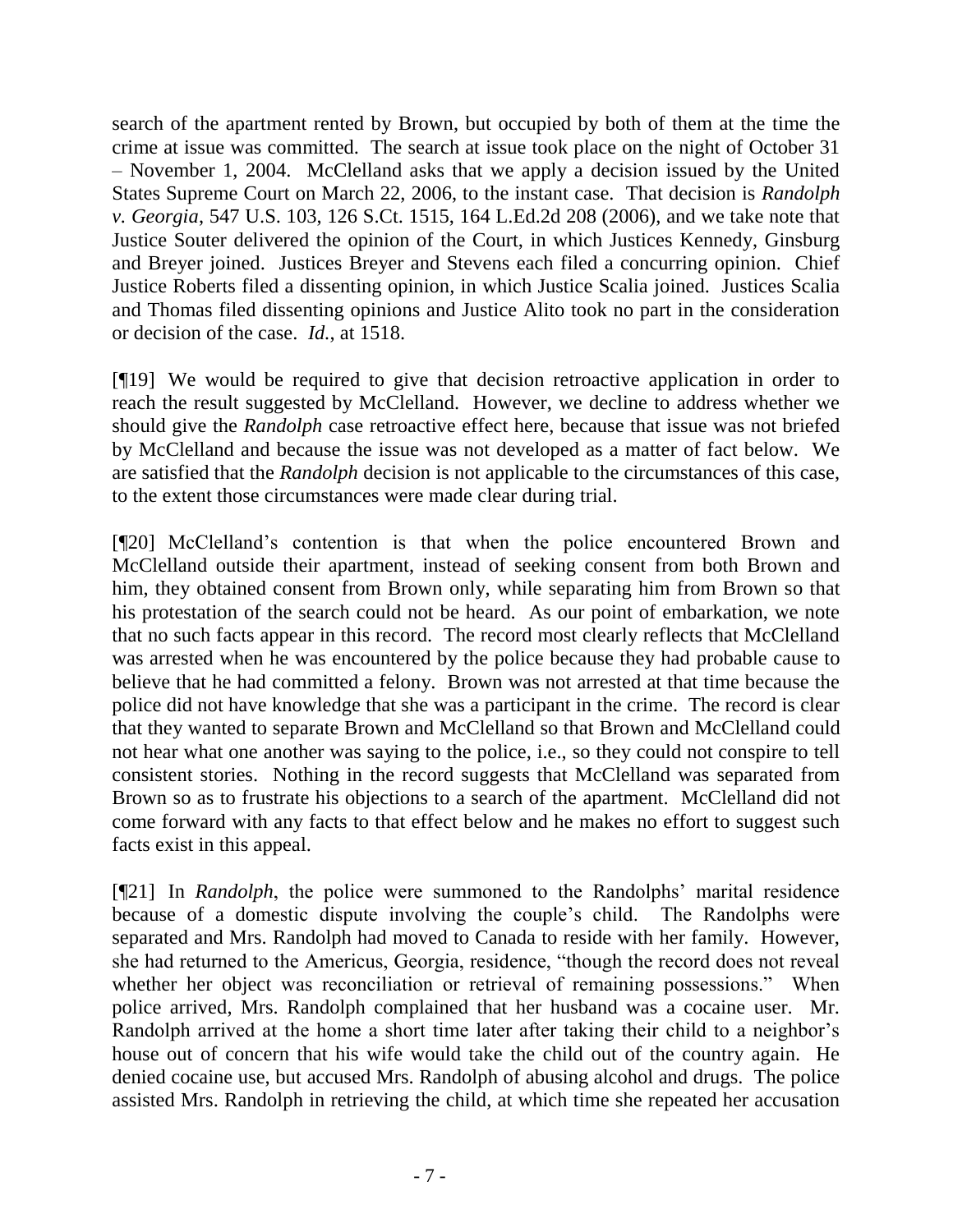that there was evidence of drug use in the house. A police officer asked Mr. Randolph for permission to search, but he unequivocally refused. Mrs. Randolph gave her consent for a search and she directed the police to "his" bedroom where they found a straw with suspected cocaine. The police then obtained a warrant to search and additional incriminating evidence was found. Randolph moved to suppress the evidence as the product of a warrantless search of his house unauthorized by his wife's consent, over his express refusal. The trial court denied the motion to suppress. *Id.*, at 1519.

[¶22] The *Randolph* decision has nuances that make describing its exact reach difficult. Of this much we are certain. So long as the *Randolph* decision represents the law of the land, the police must honor the denial of consent to search, by a cotenant who is present and protests the search. Another cotenant may not override that refusal with his/her consent. The facts necessary to call the *Randolph* case into play are not present here. We conclude that the rule articulated in the *Randolph* decision does not apply to the circumstances presented by this case.

# **Habitual Criminal Evidence**

[¶23] The standard of review for this issue is abuse of discretion. *Lopez v. State*, 2006 WY 97, 124, 139 P.3d 445, 454 (Wyo. 2006):

> Evidentiary rulings are within the sound discretion of the trial court and include determinations of the adequacy of foundation and relevancy, competency, materiality, and remoteness of the evidence. This Court will generally accede to the trial court's determination of the admissibility of evidence unless that court clearly abused its discretion. We have described the standard of an abuse of discretion as reaching the question of the reasonableness of the trial court's choice. Judicial discretion is a composite of many things, among which are conclusions drawn from objective criteria; it means exercising sound judgment with regard to what is right under the circumstances and without doing so arbitrarily or capriciously. In the absence of an abuse of discretion, we will not disturb the trial court's determination. The burden is on the defendant to establish such an abuse.

*Gabbert v. State*, 2006 WY 108, ¶ 24, 141 P.3d 690, 697 (Wyo. 2006) (citing *Brown v. State*, 2005 WY 37, ¶ 12, 109 P.3d 52, 56 (Wyo. 2005)).

[¶24] Wyo. Stat. Ann. § 6-10-203 (c) (LexisNexis 2005) provides: "In a trial under this article, a duly authenticated copy of the record of previous convictions and judgments against the defendant of any court of record are prima facie evidence of the previous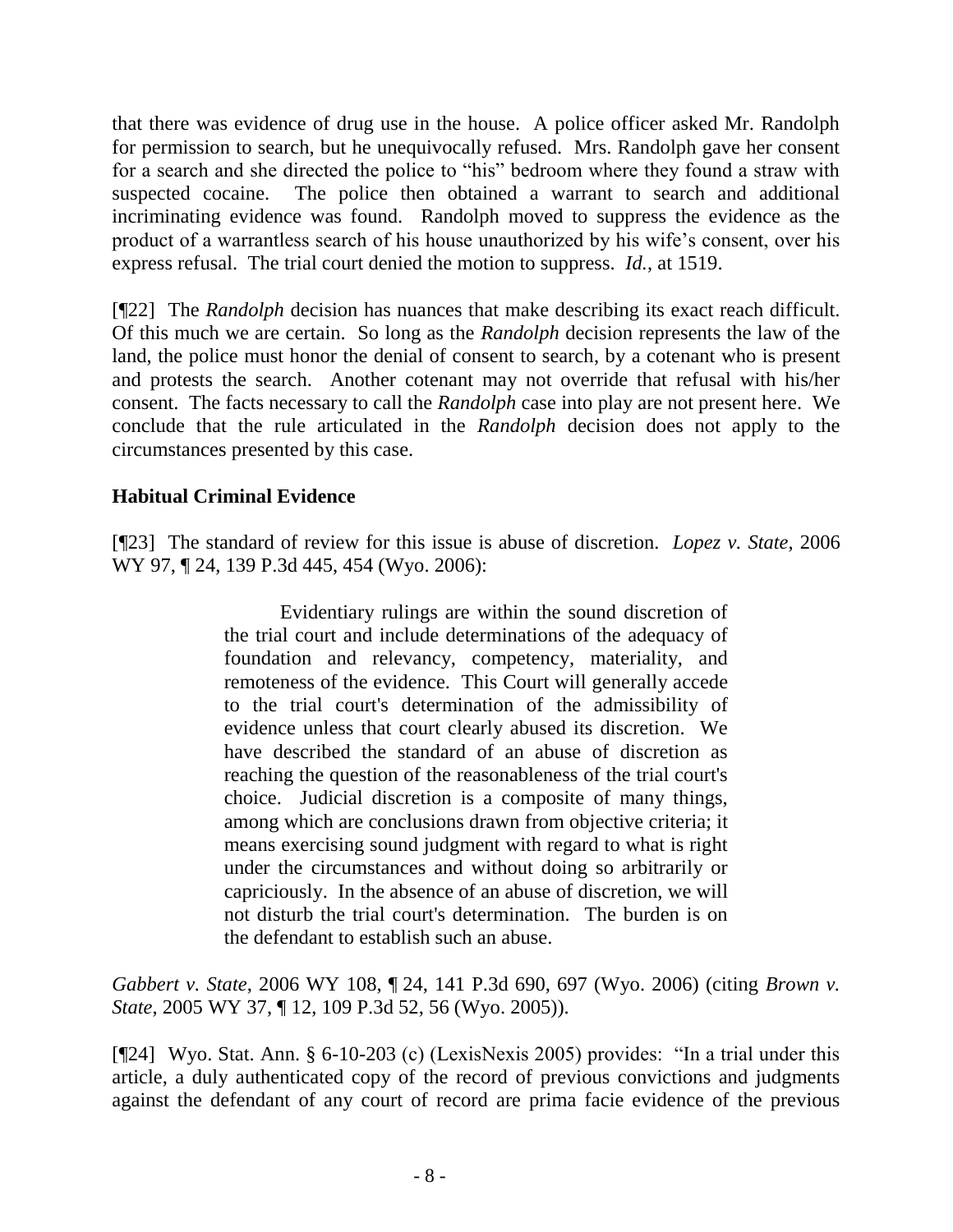convictions and may be used in evidence against the defendant." In *Abeyta v. State*, 2003 WY 136,  $\mathbb{I}$  26-27, 78 P.3d 664, 671 (Wyo. 2003) we provided this summary of much of the pertinent law:

> [W]here prior convictions are alleged in order to seek enhancement of a sentence, two questions of fact are generally presented. The first is whether a pertinent prior judgment has been rendered, and the second is whether the person named in the prior judgment is the accused presently before the court. *Chavez v. State*, 604 P.2d 1341, 1350 (Wyo.1979), cert. denied, 446 U.S. 984, 100 S.Ct. 2967, 64 L.Ed.2d 841 (1980). *See also Singer v. United States*, 278 F. 415, 420 (C.C.A.3), cert. denied, 258 U.S. 620, 42 S.Ct. 272, 66 L.Ed. 795 (1922).

> Prior convictions can be established through documentary evidence such as the admission of authenticated copies of prison records, admission of authenticated copies of judgments of conviction and sentence from courts in Wyoming or from courts in other states, by the admission and use of copies of certified prison fingerprint records, or by a defendant's admission of such convictions. *Chavez*, 604 P.2d at 1350; *Waxler v. State*, 67 Wyo. 396, 224 P.2d 514, 521 (1950). Evidence of identity can be in the form of admission or confession of the defendant, photographs, similar birth dates and places, similar social security numbers or other identification numbers, certified fingerprint cards from prior arrests testified to by a fingerprint classifier to be those of the defendant, testimony of a prison official relative to his records, or by any of the usual methods for determining identity. *Chavez*, 604 P.2d at 1351.

*Also see Amin v. State*, 695 P.2d 1021, 1028-31 (Wyo. 1985).

[¶25] The Wyoming Rules of Evidence explicitly deal with the concerns that McClelland raised in the trial court and that he iterates in this appeal:

## **Rule 901. Requirement of authentication and identification.**

(a) *General Provision*. -- The requirement of authentication or identification as a condition precedent to admissibility is satisfied by evidence sufficient to support a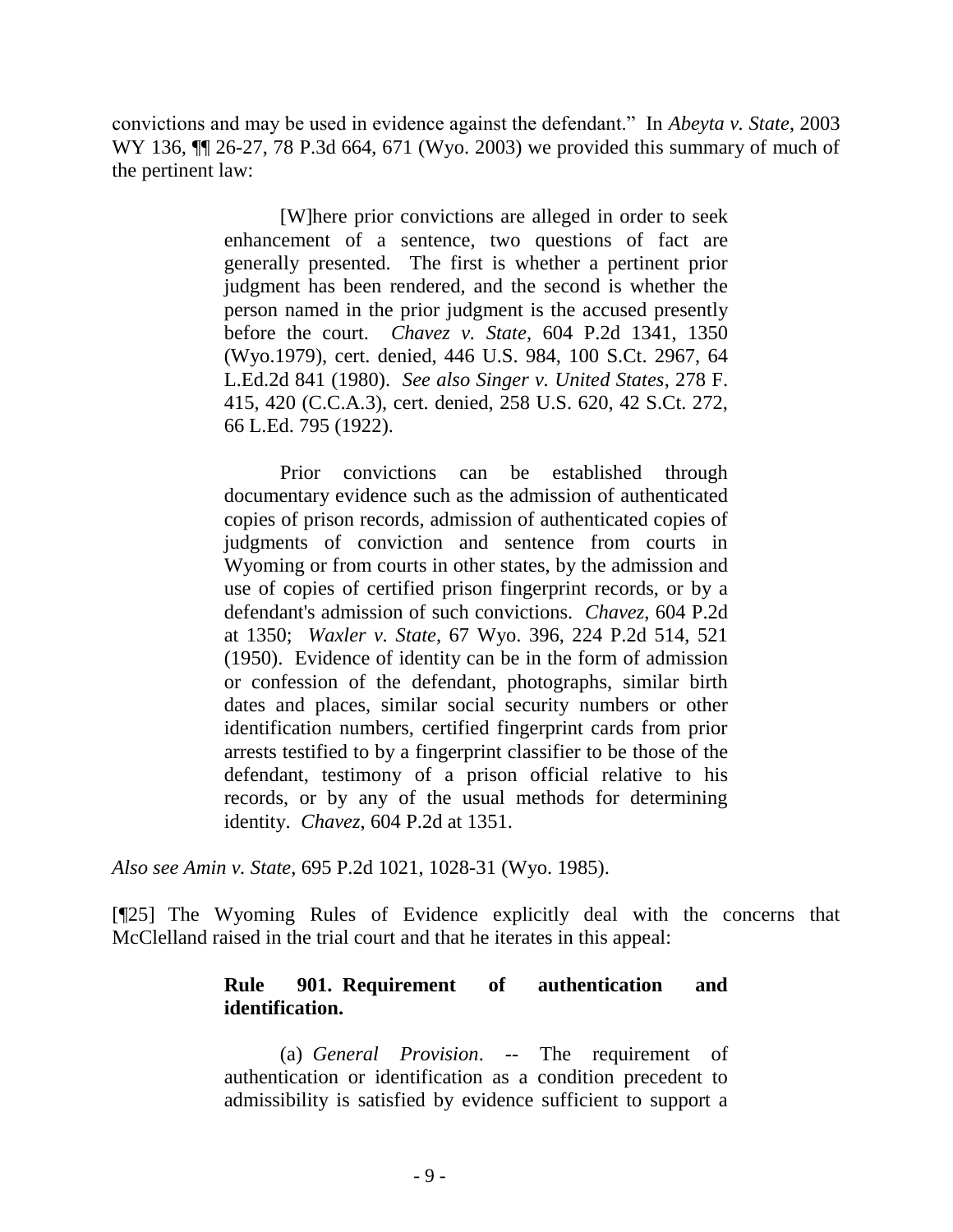finding that the matter in question is what its proponent claims.

(b) *Illustrations*. -- By way of illustration only, and not by way of limitation, the following are examples of authentication or identification conforming with the requirements of this rule:

(7) Public Records or Reports. -- Evidence that a writing authorized by law to be recorded or filed and in fact recorded or filed in a public office, or a purported public record, report, statement, or data compilation, in any form, is from the public office where items of this nature are kept.

## **Rule 902. Self-authentication.**

….

(a) Extrinsic evidence of authenticity as a condition precedent to admissibility is not required with respect to the following:

(1) *Domestic Public Documents under Seal*. -- A document bearing a seal purporting to be that of the United States, or of any state, district, commonwealth, territory, or insular possession thereof, or the Panama Canal Zone, or the Trust Territory of the Pacific Islands, or of a political subdivision, department, officer, or agency thereof, or an Indian tribe recognized by the United States, and a signature purporting to be an attestation or execution;

(2) *Domestic Public Documents Not Under Seal*. -- A document purporting to bear the signature in his official capacity of an officer or employee of any entity included in paragraph (1) hereof, having no seal, if a public officer having a seal and having official duties in the district or political subdivision of the officer or employee certifies under seal that the signer has the official capacity and that the signature is genuine.

(3) *Foreign Public Documents*. -- A document purporting to be executed or attested in his official capacity by a person authorized by the laws of a foreign country to make the execution or attestation, and accompanied by a final certification as to the genuineness of the signature and official position (A) of the executing or attesting person, or (B) of any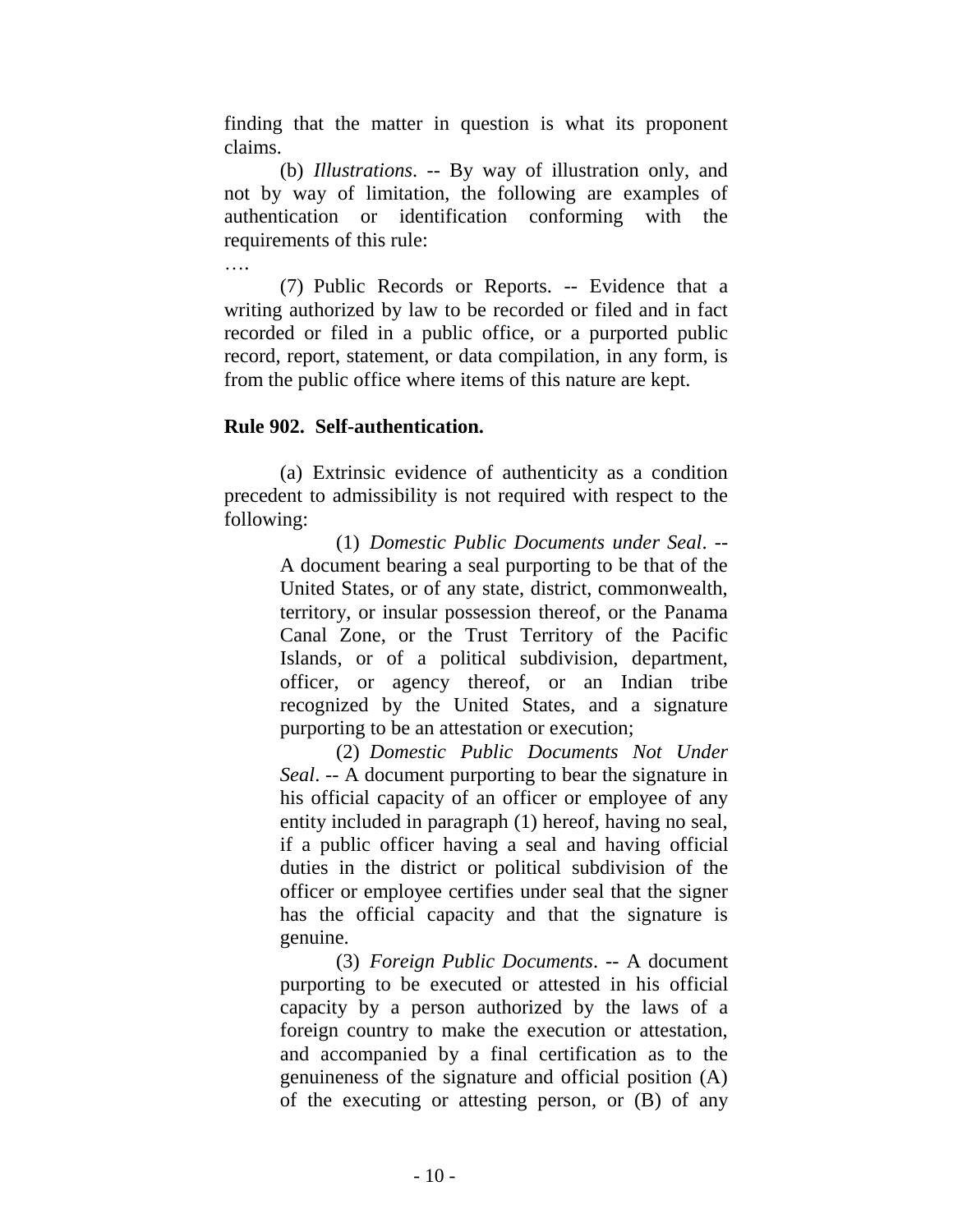foreign official whose certificate of genuineness of signature and official position relates to the execution or attestation or is in a chain of certificates of genuineness of signature and official position relating to the execution or attestation. A final certification may be made by a secretary of embassy or legation, consul general, consul, vice consul, or consular agent of the United States, or a diplomatic or consular official of the foreign country assigned or accredited to the United States. If reasonable opportunity has been given to all parties to investigate the authenticity and accuracy of official documents, the court may, for good cause shown, order that they be treated as presumptively authentic without final certification or permit them to be evidenced by an attested summary with or without final certification.

(4) *Certified Copies of Public Records*. -- A copy of an official record or report or entry therein, or of a document authorized by law to be recorded or filed and actually recorded or filed in a public office, including data compilations in any form, certified as correct by the custodian or other person authorized to make the certification, by certificate complying with paragraph (1), (2), or (3) of this rule or complying with any Act of Congress or rule prescribed by the Supreme Court pursuant to statutory authority.

(b) *Lack of record*. -- A written statement that after diligent search no record or entry of a specified tenor is found to exist in the records designated by the statement, authenticated as provided in subdivisions  $(a)(1)$  and  $(a)(2)$  of this rule in the case of a domestic record, or complying with the requirements of subdivision  $(a)(3)$  of this rule for a summary in the case of a foreign record, is admissible as evidence that the records contain no such record or entry.

….

(c) *Other proof*. -- This rule does not prevent the proof of official records or of entry or lack of entry therein by any other method authorized by law.

(d) *Seal dispensed with*. -- In the event any office or officer, authenticating any documents under the provisions of this rule, has no official seal, and so certifies, then authentication by seal is dispensed with.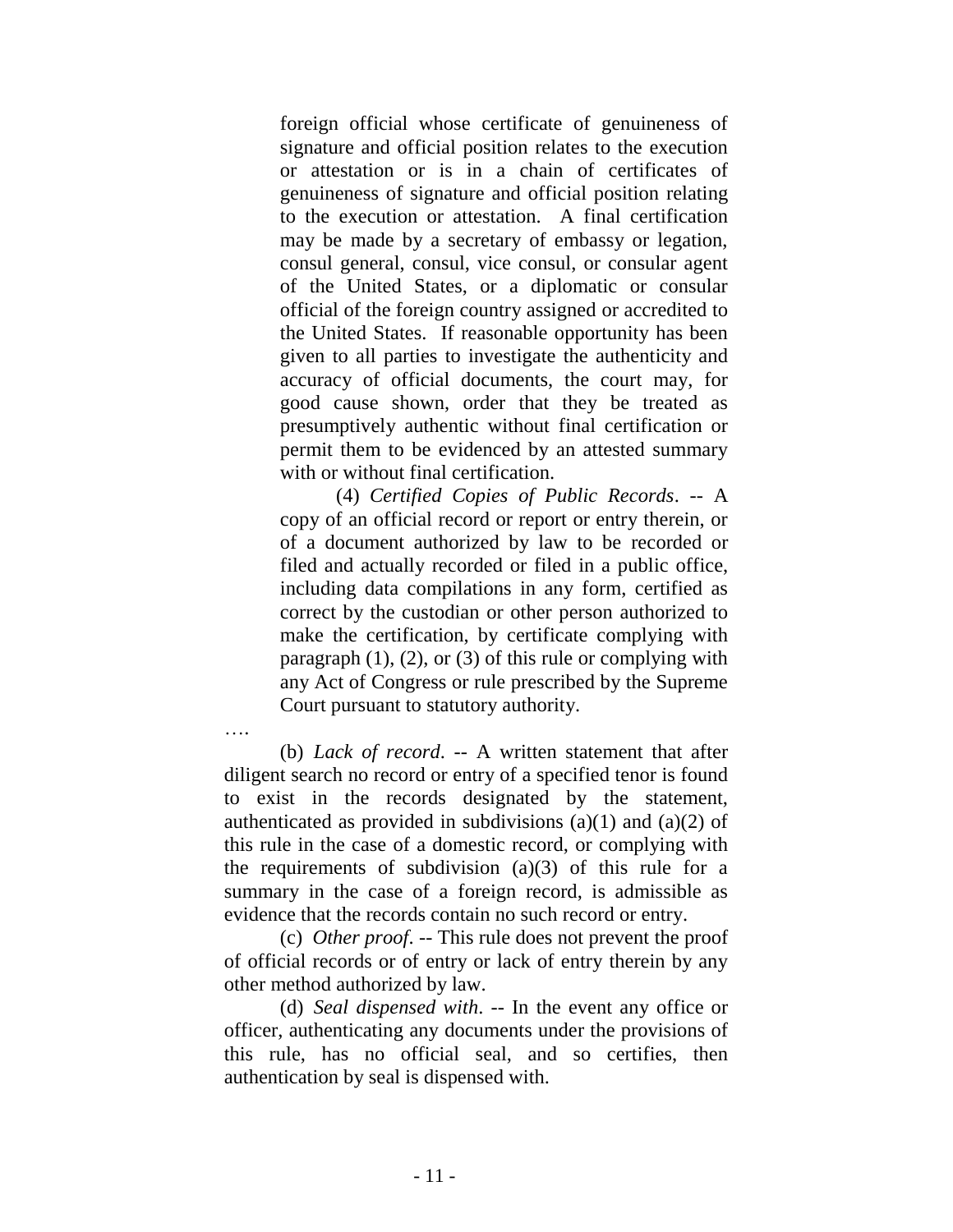### **Rule 903. Subscribing witness' testimony unnecessary.**

The testimony of a subscribing witness is not necessary to authenticate a writing unless required by the laws of the jurisdiction whose laws govern the validity of the writing.

[¶26] The evidence offered and admitted during the habitual criminal phase of McClelland's trial was all admissible under the governing statute, the applicable rules of evidence, and the jurisprudence of this state as it relates to the proof of the status of habitual criminal. Every exhibit offered and admitted was authenticated in one or more of the manners authorized by the applicable law. The objections made by McClelland at trial, and pursed in this appeal, relate only to the weight of the evidence and not its admissibility.

# **Cumulative Error**

[¶27] The doctrine of cumulative error is frequently raised as an issue in criminal appeals. We have recognized it as an issue that may have some utility in the appeals process. *See Schmunk v. State*, 714 P.2d 724, 745 (Wyo. 1986) (although the decision in that case is, at best, splintered). A quick review of our cases that address such matters reveals that most often it is not a fruitful theory. The cumulative error analysis' purpose is to address whether the cumulative effect of two or more individually harmless errors has the potential to prejudice the defendant to the same extent as a single reversible error. Of course, in the equation we only consider matters that are determined to be errors, not matters that are asserted as error but determined to not be erroneous. *U. S. v. Harlow*, 444 F.3d 1255, 1269 (10<sup>th</sup> Cir. 2006). Further, in *Alcala v. State*, 487 P.2d 448, 462 (Wyo. 1971) we concluded: "It may be that reversal could be required in a case where there is a series of errors, no one of which is sufficiently prejudicial alone. However, that could occur only when the accumulated effect constitutes prejudice and the conduct of the trial is other than fair and impartial."

[¶28] McClelland points to a series of incidents that he asserts, when aggregated, constitute reversible error. The first of these occurred during the testimony of John Brown, a police officer at the time of this crime and probably the central figure in McClelland's protestations of innocence based on mistaken identity and the existence of an effort to frame him for this crime. In his testimony, John Brown used the word "thug," while gratuitously elaborating on the question asked of him, i.e., had he ever seen McClelland. As a police officer, John Brown had apparently researched McClelland's past and knew of his considerable criminal history. Defense counsel objected on the ground of relevance. The district court, somewhat inexplicably, stated: "That was not a response elicited by a question of counsel, so I will let you sort it out in cross." Nothing more was said about that matter. Defense counsel did not request a curative instruction,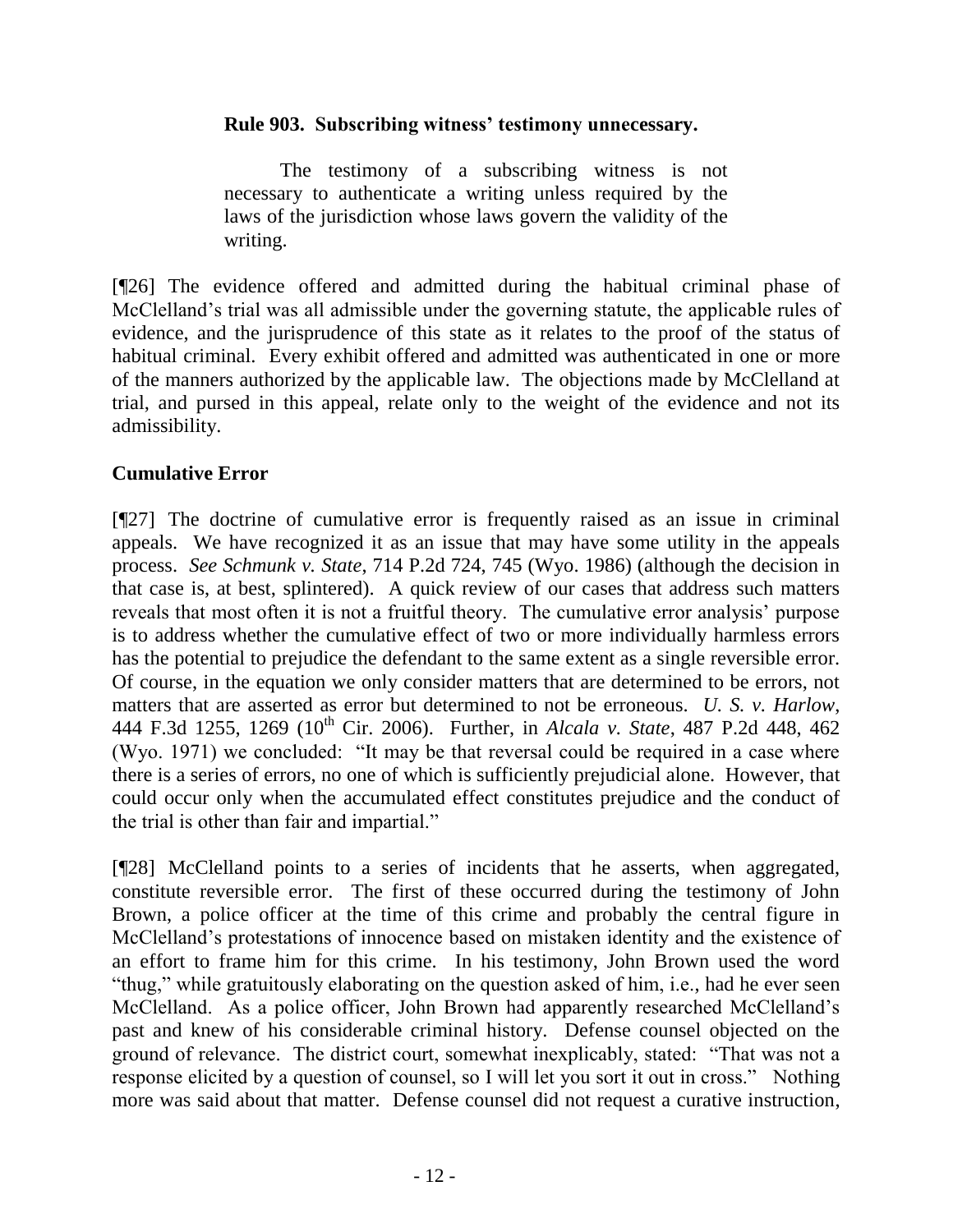and that might well have been a reasonable strategy so as not to overly emphasize that characterization of the defendant. Although the district court might well have been more accurate and diligent in its response to the objection, we do not view this incident as plain error.

[¶29] McClelland claims that Officer Thompson commented on the credibility of the testimony of the Blockbuster employees. This arose out of a more general discussion of police investigations into robberies such as the one at issue here. As noted earlier in the statement of facts, such robberies can be "inside jobs." Thompson's testimony was to the effect that the details employee Johnson gave ("feeling the cold metal of the gun") was something that he did not think sounded "made up." Thus, the context most strongly suggests that that elaboration was directed at the subject of whether Johnson might be a suspect, rather than that his testimony was, in a more general sense, credible. Moreover, defense counsel objected, and the district court thoroughly reminded the jury that they were the sole judge of the credibility of witnesses. Again, given the totality of these circumstances, we do not view this as an error.

[¶30] A related concern arose during another of Officer Thompson's elaborations on an answer to a very limited question. When asked if he was the one who arrested McClelland, Officer Thompson responded: "Yes I did. Officer Cook came over and talked to him. There was no statement taken by me in my presence. Officer Henry told me that he, Aubrey McClelland, had committed the robbery at the Blockbuster and to take him under arrest." No objection was interposed. McClelland contends that these incidents violated the rule we articulated in *Whiteplume v. State*, 841 P.2d 1332, 1337- 1341 (Wyo. 1992). However, we view this case as one which comes most closely under the purview of our decision in *Mitchell v. State*, 2003 WY 160, ¶ 11, 81 P.3d 180, 183 (Wyo. 2003):

> Since *Whiteplume*, our review of issues concerning opinion testimony has developed the following rules. We apply an error-per-se standard when a prosecutor has improperly elicited an opinion of either defendant's guilt or the truthfulness of a witness. *Taylor v. State*, 2001 WY 13 ¶ 21, 17 P.3d 715, ¶ 21 (Wyo.2001). When the prosecutor's question is not a signal for the witness's credibility-opiniontestimony and defense counsel did not object at trial the plain error standard, not the per se error standard, applies. *Dudley v. State*, 951 P.2d 1176, 1178-79 (Wyo.1998). When a prosecutor does not seek an opinion but an investigating officer's testimony supplies one, we review the record to determine if the officer is implying that he believed or held an opinion with respect to the victim's version of the events surrounding the assault. *Whiteplume*, 841 P.2d at 1339-40. If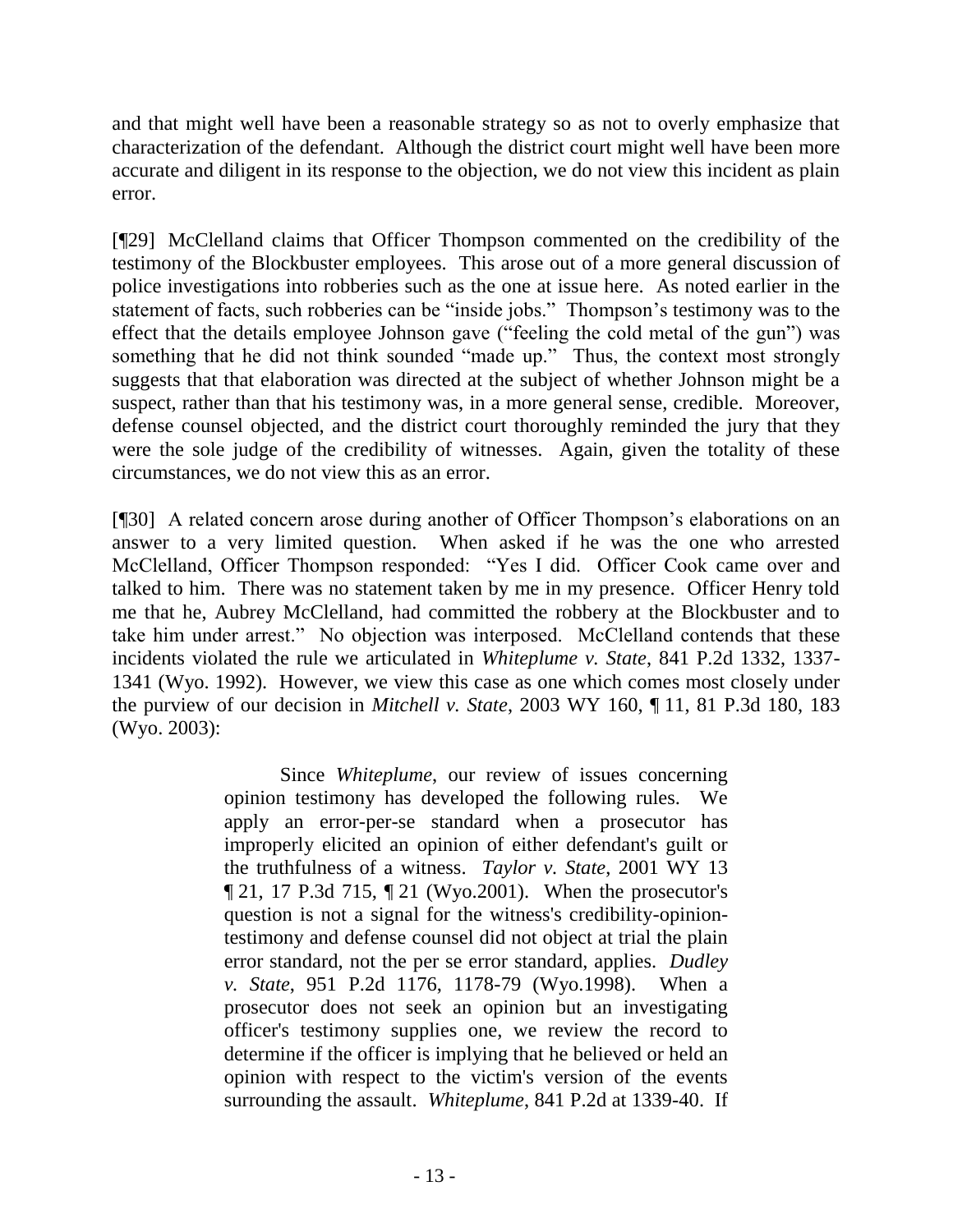the officer intended to impliedly vouch for the truth of the victim's accusations, no corroborating evidence exists, and the central jury issue is the victim's credibility, we will find reversible error when our review of all of the circumstances demonstrates prejudice to the extent that our confidence in the verdict is undermined. *Id.* at 1340-41; *Dudley*, 951 P.2d at 1180.

[¶31] Circumstances such as those we address here call into play the plain error rule: "First, the record must clearly present the incident alleged to be error. Second, appellant must demonstrate that a clear and unequivocal rule of law was violated in a clear and obvious, not merely arguable, way. Last, the appellant must prove that he was denied a substantial right resulting in material prejudice to him." *Lopez v. State*, ¶ 18, 139 P.3d at 452-53. Although both of these incidents are more "arguable" than they are "obvious," we ultimately are compelled to conclude that they did not materially prejudice McClelland, under the totality of the circumstances presented in this case.

[¶32] During John Brown's testimony, the prosecutor engaged him in another ill-advised series of questions. Although we will not set out the entirety of that colloquy, it is evident that some of his answers suggested John Brown's belief that McClelland was guilty. The questions were poorly worded and John Brown's understandable hostility to McClelland, who had cohabited with his wife for several weeks, was evident. However, the district court sustained defense counsel's objections and ordered the challenged response stricken from the record. Given these remedial efforts of the district court, we decline to categorize this incident as error.

[¶33] McClelland contends that the district court erred in revoking McClelland's bond in front of the jury after he was found guilty of robbery, but before the jury resumed its fact finding role in the habitual criminal phase. In addition, during the presentation of evidence in the habitual criminal phase, the prosecutor asked a detention officer if he had seen McClelland ("Yes. He is in our detention facility."), and then followed that up by asking if McClelland was "being held at your detention facility right now?" The answer was that he was, "... while we are having this trial." No objections were raised by defense counsel. In *Taylor v. Kentucky*, 436 U.S. 478, 485, 98 S.Ct. 1930, 1934, 56 L.Ed. 2d 468 (1978), the United States Supreme Court made clear that a criminal defendant is "to have his guilt or innocence determined solely on the basis of the evidence introduced at trial, and not on grounds of official suspicion, indictment, **continued custody**, or other circumstances not adduced as proof at trial." [Emphasis added.] *Also see generally*, *Asch v. State*, 2003 WY 18, ¶¶ 60-61, 62 P.3d 945, 964 (Wyo. 2003). However, we think it is quite clear in context that the detention officer's testimony went only to his ability to identify McClelland for purposes of the identity prong of the habitual criminal burden of proof placed on the State. To the extent it had any prejudicial effect whatever, no objection was made and no admonitory instruction